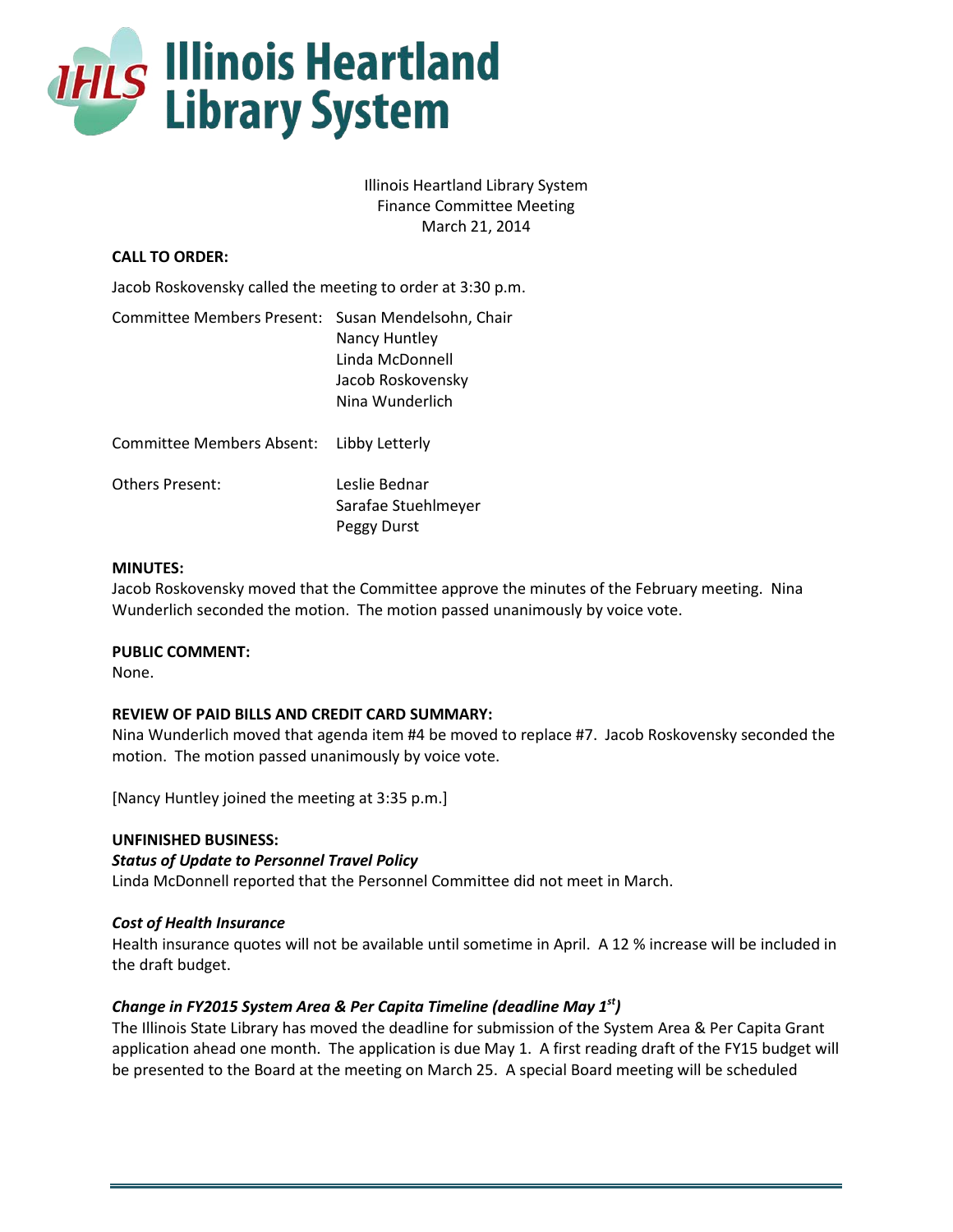

around April 9 for in-depth review of the budget and plan of service. Second reading and approval of the budget and plan of service for FY15 will take place at the regular April Board meeting.

# *Bank Accounts*

A list of all IHLS bank account was distributed. We will share the same information regarding bank accounts at the board meeting. We will collapse appropriate accounts into a general and a money market account to improve effectiveness and efficiency and rely on the financial database to track the fund accounting details.

### *Investment Considerations*

An investment opportunity through US Bank will be presented at the Board meeting.

### *Results of CJ Schlosser Audit/Costs*

The work is not yet completed and no invoices have been received.

### *Replacement CFO/Dismissal Negotiations and Legal Costs*

Forty applications have been received. Application closes March 31.

### *Time of Receipt of State Funds/New Grant Awards*

Illinois State Library has advised IHLS to plan on the same funding as this year.

IHLS has an opportunity to be eligible to apply for foundation grants through the Fund for Illinois libraries. This can be done through an ILA membership or by creating a Friends group. ILA has been asked to provide a reduced membership rate.

#### **REVIEW OF FEBRUARY 2014 FINANCIAL STATEMENTS**

The financial statements were not available.

[Nancy Huntley left the meeting at 4:54 p.m.]

#### **REVIEW OF PAID BILLS AND CREDIT CARD SUMMARY FOR FEBRUARY 2014**

| Check #        | Payee                     | Description                  | Amount                   |                                                                                     |
|----------------|---------------------------|------------------------------|--------------------------|-------------------------------------------------------------------------------------|
| 303668<br>866& | IRS & IL Dept<br>Revenue  | Payroll taxes                | \$24,266.96,<br>4.481.95 | List should be corrected to reflect 2/28/14<br>payroll rather than 2/14/14 payroll. |
| 22714          |                           |                              |                          |                                                                                     |
| 10362          | Parker Kent               | Rent & Utilities             | \$5,501.90               | Does this amount reflect deductions for<br>repairs? Staff will verify.              |
| 10308          | <b>Zeller Corporation</b> | Maint-Electrical<br>Work, DQ | \$3,216.19               | Will this be deducted from rent? Staff will<br>verify.                              |
| 10379          | Wex Bank                  | Fuel                         | \$13,283.47              | Wex Bank is the recipient of payments to<br>Wright Express, gasoline vendor.        |
| 1028           | Xerox                     | Copier Rental and<br>Copies  | \$147.66                 | Copier leased by IMSA.                                                              |